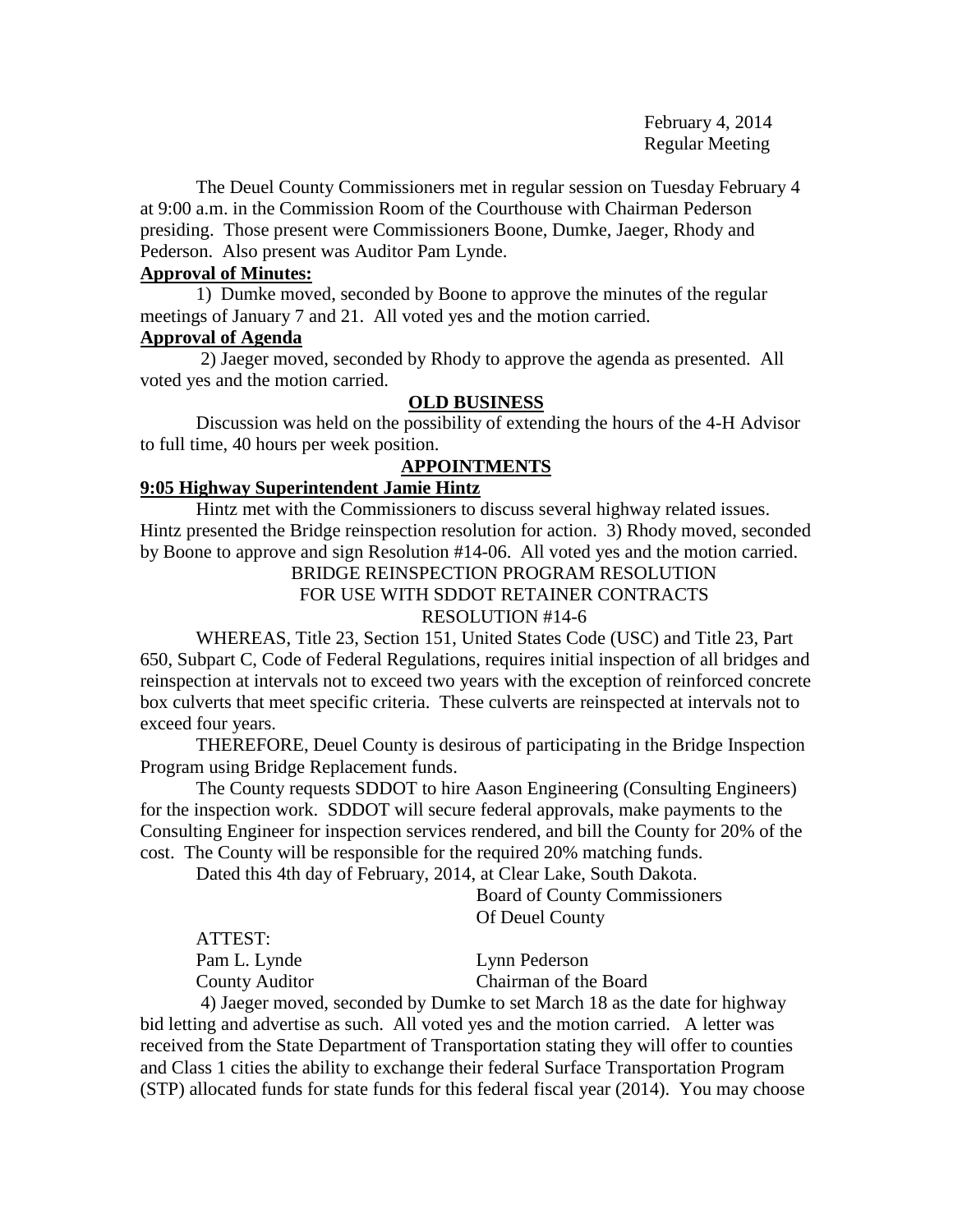to exchange your federal highway funds for state funds. These state funds will be immediately made available for use in meeting highway needs as the county would determine appropriate. If the county would elect this option a fully executed agreement with the state would have to be done by June 1, 2014. Hintz said presently the county has a balance of \$380,000 and with state match the total is \$464,376.92. Hintz stated he would like to obtain the funds to do an overlay project in the county. Deuel County's allocation of money into the fund is about \$80,000 per year. Hintz said he will call the state to see what specifications need to be met to utilize the program. Town and township rates charged for work done by the county will be looked at next meeting. **9:30 Jeff Engessor-Gary Fire Dept.**

Engessor met with the Commissioners and requested funds to help with the purchase of a new fire truck for the Gary Fire Dept. He said they are in the process of replacing one of their trucks, a 75 Detroit with a 2005 International. The truck will cost about \$160,000 to \$170,000. He said they will be asking the City of Gary for funding also and will do fund raising and trade in their old truck to help finance the purchase of newer truck.

## **10:15 Sheriff Dave Solem**

Solem met with the Commissioners to discuss several matters. Solem said that the Sheriff's spring conference will be held in Deadwood the end of April. He also presented the jail contract for 2014 with Codington County. The rate per day will be \$65 and will go up to \$70 per day in 2015. 5) Boone moved, seconded by Jaeger to approve and sign the jail contract with Codington County for 2014. All voted yes and the motion carried. Contracts for answering phone calls on weekends, holidays, etc. with ITC, Brookings Deuel Rural Water and Sioux Rural Water were discussed. Solem will discuss the possibility of a rate increase with the organizations.

# **11:00 Weed Board**

Several members of the Weed Board Craig Magedanz and Keith Goens, weed sprayer Clinton Severson, Highway Superintendent Jamie Hintz and Mike Hinsvark Weed Supervisor met with the Commissioners to discuss weed spraying for 2014. Hintz said he was asked by Commissioners if the Hwy Dept. could spray weeds throughout the county with part time person and another person in his department. Discussion followed on the pros and cons of using the Highway Dept. workers for weed spraying with most spraying needing to be done in late fall and early spring. It was noted there is large amounts of leafy spurge in Grange and Blom townships. Spot spraying versus blanketing spraying was also discussed. No decision was made on how the process will be handled but will be discussed further at a later date.

## **11:30 State's Attorney Knight**

Knight discussed the request of ITC for a refund of taxes on parcel #4406 that were paid by them in error from 2004 to 2014. Property was deeded by ITC to LeRoy Wieber but assessment notice and tax bills were sent to ITC. Knight said he has sent a letter to Wieber asking him to refund the tax money paid to ITC. Knight also discussed another issue with the Commissioners concerning the county's Subdivision Ordinance and property needing to be platted if it is less than 20 acres.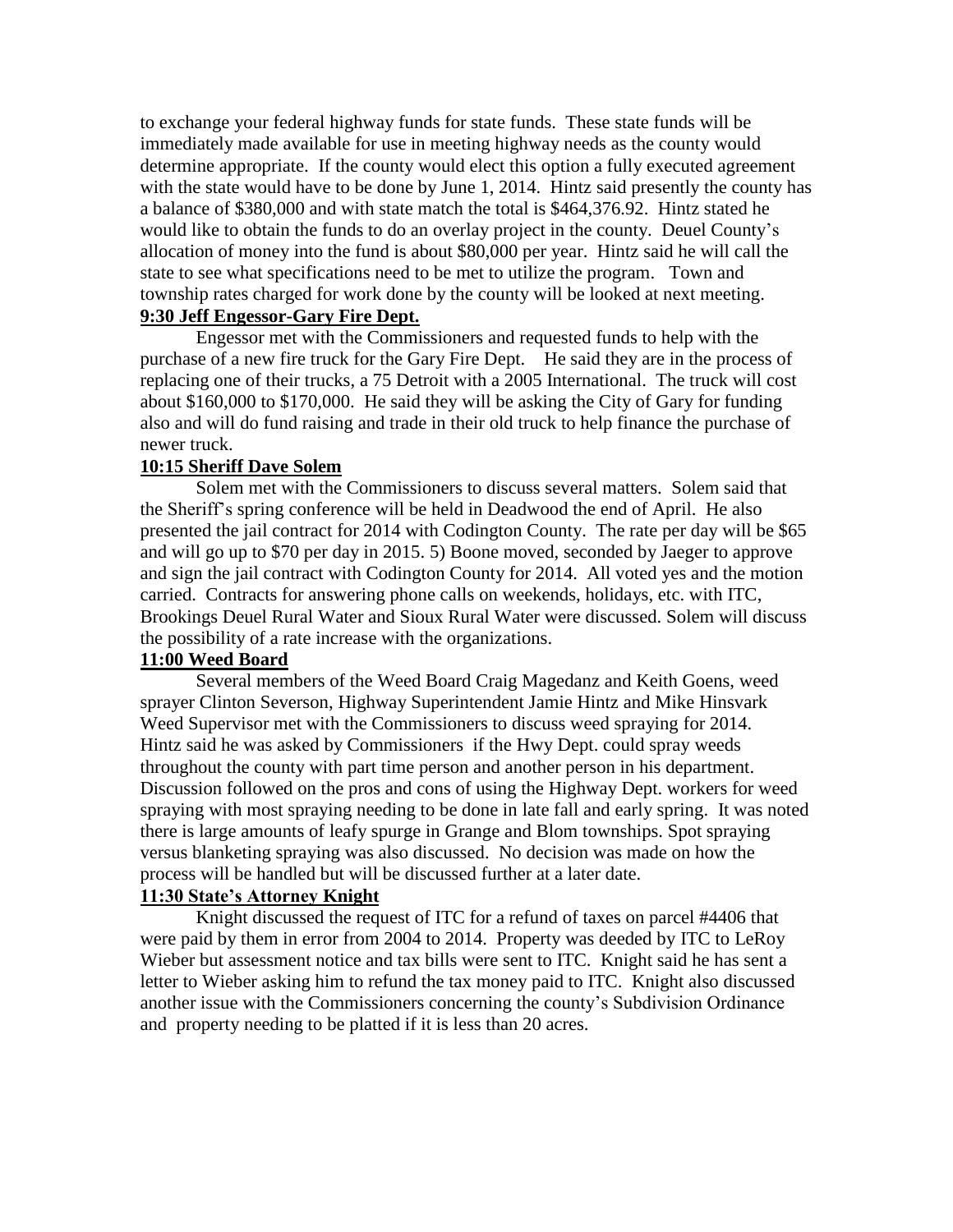# **NEW BUSINESS**

# **Approve Cash Balance Sheet**

6) Dumke moved, seconded by Jaeger to approve the cash balance sheet for the month of January. All voted yes and the motion carried.

# **DEUEL COUNTY AUDITOR'S ACCOUNT WITH TREASURER**

|                                | <b>END OF MONTH CASH BALANCE</b>         |            |                               |            |  |                           |              | January-14     |
|--------------------------------|------------------------------------------|------------|-------------------------------|------------|--|---------------------------|--------------|----------------|
| <b>CASH TOTAL</b>              |                                          |            |                               |            |  |                           | \$           | 1,434.00       |
| <b>CHECKS TOTAL</b>            |                                          |            |                               |            |  |                           | \$           | 15,317.79      |
| <b>CASH ITEM</b>               |                                          |            |                               |            |  |                           | \$           |                |
|                                | <b>CASH CHANGE SHERIFF</b>               |            |                               |            |  |                           | \$           | 50.00          |
|                                | TOTAL CASH ASSETS ON HAND                |            |                               |            |  |                           | \$           | 16,801.79      |
|                                | <b>CHECKING ACCOUNT BALANCE</b>          |            |                               |            |  |                           | $\mathbb{S}$ | 434,543.87     |
|                                | MM DNB NATIONAL BANK                     |            |                               |            |  |                           | \$           | 4,050.35       |
|                                | PREMIUM MM FIRST BANK & TRUST OF TORONTO |            |                               |            |  |                           |              | \$3,176,911.57 |
|                                | PREMIUM SAVINGS WELLS FARGO              |            |                               |            |  |                           | \$           |                |
| CD'S                           | \$250,000                                | <b>DNB</b> | <b>FIRST BANK &amp; TRUST</b> |            |  |                           | \$           | 250,000.00     |
| REVOLVING LOAN                 |                                          |            |                               |            |  |                           | \$           | 73,345.34      |
| <b>GRAND TOTAL CASH ASSETS</b> |                                          |            |                               |            |  |                           |              | \$3,955,652.92 |
|                                | <b>GL CASH BALANCE BY FUNDS:</b>         |            |                               |            |  |                           |              |                |
|                                | <b>GENERAL</b>                           |            |                               |            |  |                           |              | \$1,077,997.06 |
| SP REVENUE FUNDS               |                                          |            |                               |            |  |                           |              | \$1,943,161.89 |
|                                | TRUST & AGENCY FUNDS<br>townships        |            |                               | Cities     |  |                           | \$           | 313,050.92     |
|                                | schools                                  |            | \$33,087.01<br>\$154,348.51   | rural fire |  | \$17,483.08<br>\$2,850.99 |              |                |

#### **TOTAL GENERAL LEDGER CASH \$ 3,955,652.92**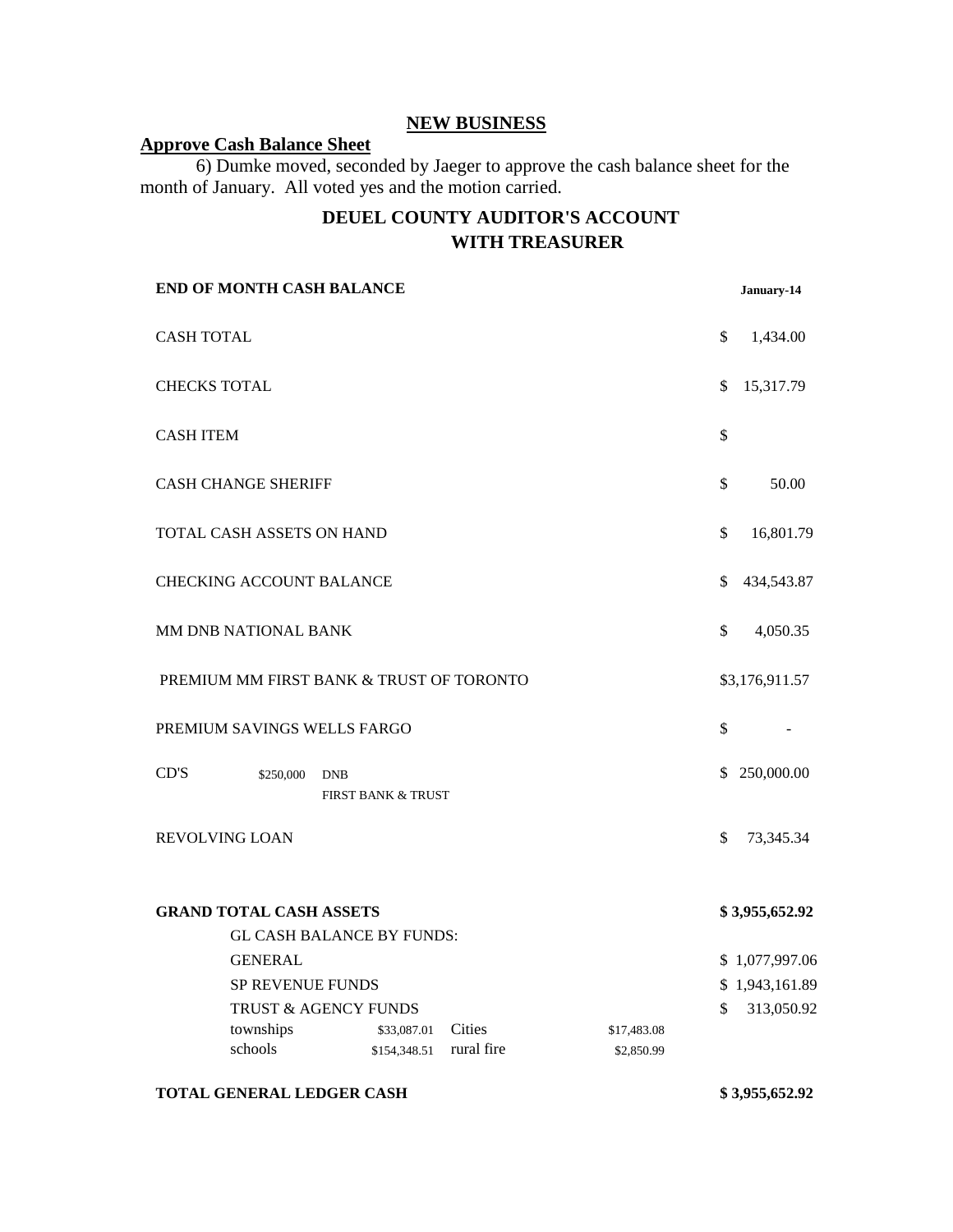### **Township Bonds**

The Commissioners recommended that all townships shall secure bonds on their treasurer and clerk in the amount of funds held by the township as stated in South Dakota Codified Law. **Abatement of Taxes on MH's on Real Estate** 

7) Dumke moved, seconded by Jaeger to approve the abatement of taxes on Mobile Homes on Real Estate (already paid in 2013) for 2014 in the amount of \$193.60 General Fund and 1.53 for County Building Fund on parcels 5194, 5835, 4997 and 435. All voted yes and the motion carried **Travel, Resolution 14-03 Voting Precincts**

### 8) Boone moved, seconded by Rhody to approve and pay travel costs for Dispatcher to attend training in Pierre, Commissioners and Auditor to attend Commissioner and Welfare workshop and Auditor's Office Election Workshop in Pierre. All voted yes and the motion carried.

 9) Jaeger moved, seconded by Rhody to approve Resolution #14-03 Voting Precincts for 2014. All voted yes and the motion carried.

## **RESOLUTION #14-03**

WHEREAS, Deuel county must establish polling places in each precinct, for the Primary Election to be held on Tuesday June 3, 2014 and the General Election to be held on Tuesday November 4, 2014:

PRECINCTS LOCATION OF VOTING

THEREFORE BE IT RESOLVED, that the polling places in each precinct in Deuel County shall be as follows:

- # 1 ALTAMONT, PORTLAND & LOWE TWPS., ALTAMONT INC. DAKOTA RIDGE LODGE, ALTAMONT
- # 3 BRANDT & NORDEN TWPS., BRANDT INC. BRANDT COMMUNITY CENTER
- # 4 CLEAR LAKE INC. WARD 1 COMMUNITY CENTER CLEAR LAKE
- # 5 CLEAR LAKE INC. WARD 2 COMMUNITY CENTER CLEAR LAKE
- # 6 CLEAR LAKE INC. WARD 3 COMMUNITY CENTER CLEAR LAKE
- # 7 GOODWIN TWP., GOODWIN INC. ROME TWP. GOODWIN FIRE HALL

# 8 GLENWOOD, HERRICK & ANTELOPE VALLEY TWPS., GARY, INC. – GARY FIRE HALL

# 9 HAVANA , CLEAR LAKE & HIDEWOOD TWPS. – CLEAR LAKE COMMMUNITY **CENTER** 

- #10 SCANDINAVIA TWP., ASTORIA INC. LEGION HALL ASTORIA
- #11 BLOM TWP., TORONTO INC., GRANGE TWP. TORONTO COMMUNITY ROOM

(fire hall)

Dated this 4th day of February, 2014.

Lynn Pederson, Chairman Deuel County Commission

# ATTEST:

Pam L. Lynde, Auditor

# **CPI for 2014**

Auditor Lynde stated that she had received the Consumer Price Index for 2014, taxes payable 2015 from the Dept. of Revenue. The CPI to be used for taxes payable in 2015 is 1.4%. The index factor is the percent a taxing district may increase the taxes payable in the following year (SDCL 10-13-35). Total amount of increase is the CPI and growth. Accurate growth numbers will not be available until the Auditor receives the growth of utilities by the fourth Monday in August. All taxing districts within the county will be notified of the index factor.

## **APPROVAL OF WARRANTS**:

10) Rhody moved, seconded by Dumke to approve all warrants as presented and those paid early to avoid service charge. All voted yes and the motion carried.

A-Ox Welding 64.05 Repairs, SD Achieve 120.00 Client Support, Bjerke Sanitation 193.00 Utilities, Brookings Deuel Rural Water 45.00 Utilities, Buffalo Ridge Resort 1014.80 Recognition